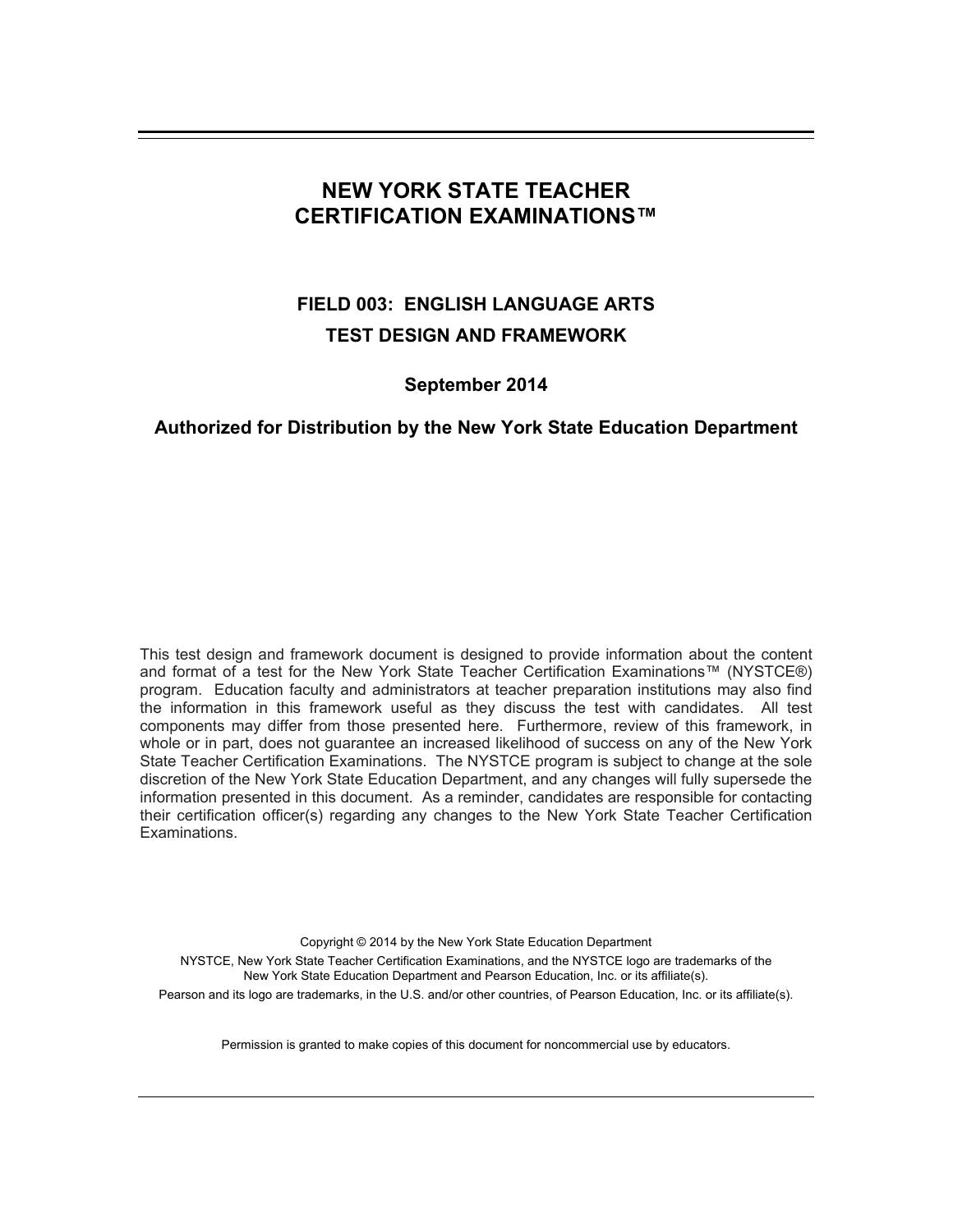## **NEW YORK STATE TEACHER CERTIFICATION EXAMINATIONS™**

# **FIELD 003: ENGLISH LANGUAGE ARTS TEST DESIGN**

This test consists of selected-response items measuring content knowledge and one extended constructed-response item measuring pedagogical content knowledge. The constructed-response item is scenario-based and requires candidates to describe an instructional strategy to help students achieve a specific learning goal or an instructional intervention to address a specific learning difficulty, and to provide a rationale for employing that instructional strategy or intervention.

The selected-response items count for 80% of the total test score and the constructedresponse item counts for 20% of the total test score, as indicated in the table that follows. Each selected-response item counts the same toward the total test score. The percentage of the total test score derived from the constructed-response item is also indicated in the table that follows.

The total testing time is 195 minutes. Candidates are free to set their own pace during the test administration. The following estimates were used to determine the total test time:

- The constructed-response item is designed with the expectation of a response up to 60 minutes.
- The selected-response items are designed with the expectation of response time up to 135 minutes.

Further information regarding the content of each competency can be found in the test framework.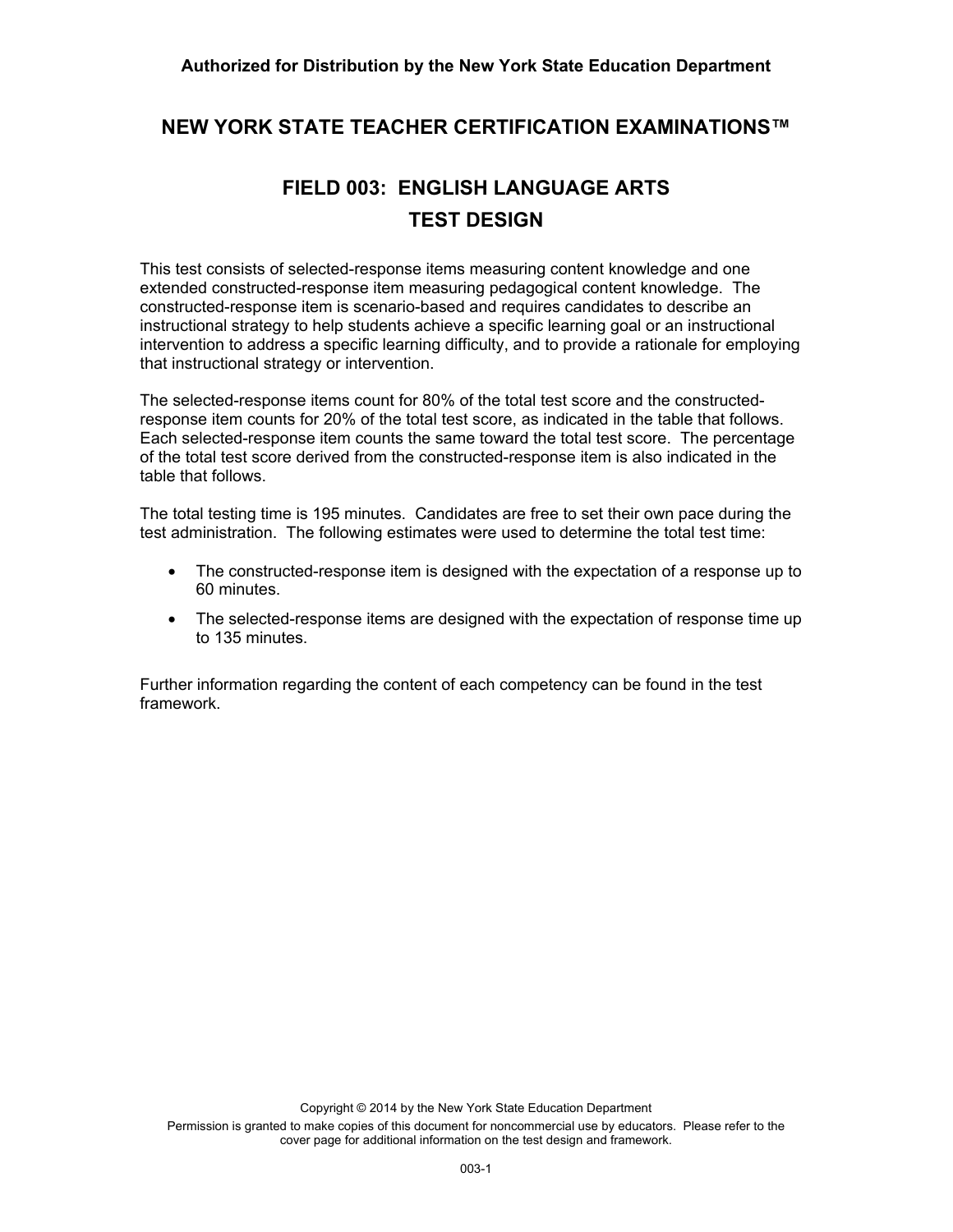|      |                                                     | <b>Selected-Response</b>          |                                                   | <b>Constructed-Response</b> |                                                   |
|------|-----------------------------------------------------|-----------------------------------|---------------------------------------------------|-----------------------------|---------------------------------------------------|
|      | Competency                                          | Approximate<br>Number of<br>Items | Approximate<br>Percentage of<br><b>Test Score</b> | Number of<br><b>Items</b>   | Approximate<br>Percentage of<br><b>Test Score</b> |
| 0001 | <b>Reading Literature</b>                           | 15                                | 13%                                               |                             |                                                   |
| 0002 | Reading Informational<br>Text                       | 15                                | 13%                                               |                             |                                                   |
| 0003 | <b>Writing Arguments</b>                            | 10                                | 9%                                                |                             |                                                   |
| 0004 | Writing Informative and<br><b>Explanatory Texts</b> | 10                                | 9%                                                | --                          |                                                   |
| 0005 | <b>Writing Narratives</b>                           | 10                                | 9%                                                |                             |                                                   |
| 0006 | Researching to Build<br>and Present Knowledge       | 10                                | 9%                                                |                             |                                                   |
| 0007 | Speaking and Listening                              | 10                                | 9%                                                |                             |                                                   |
| 0008 | Language                                            | 10                                | 9%                                                |                             | --                                                |
| 0009 | <b>Pedagogical Content</b><br>Knowledge             |                                   |                                                   |                             | 20%                                               |
|      | <b>Total</b>                                        | 90                                | 80%                                               | 1                           | 20%                                               |

## **FIELD 003: ENGLISH LANGUAGE ARTS TEST DESIGN**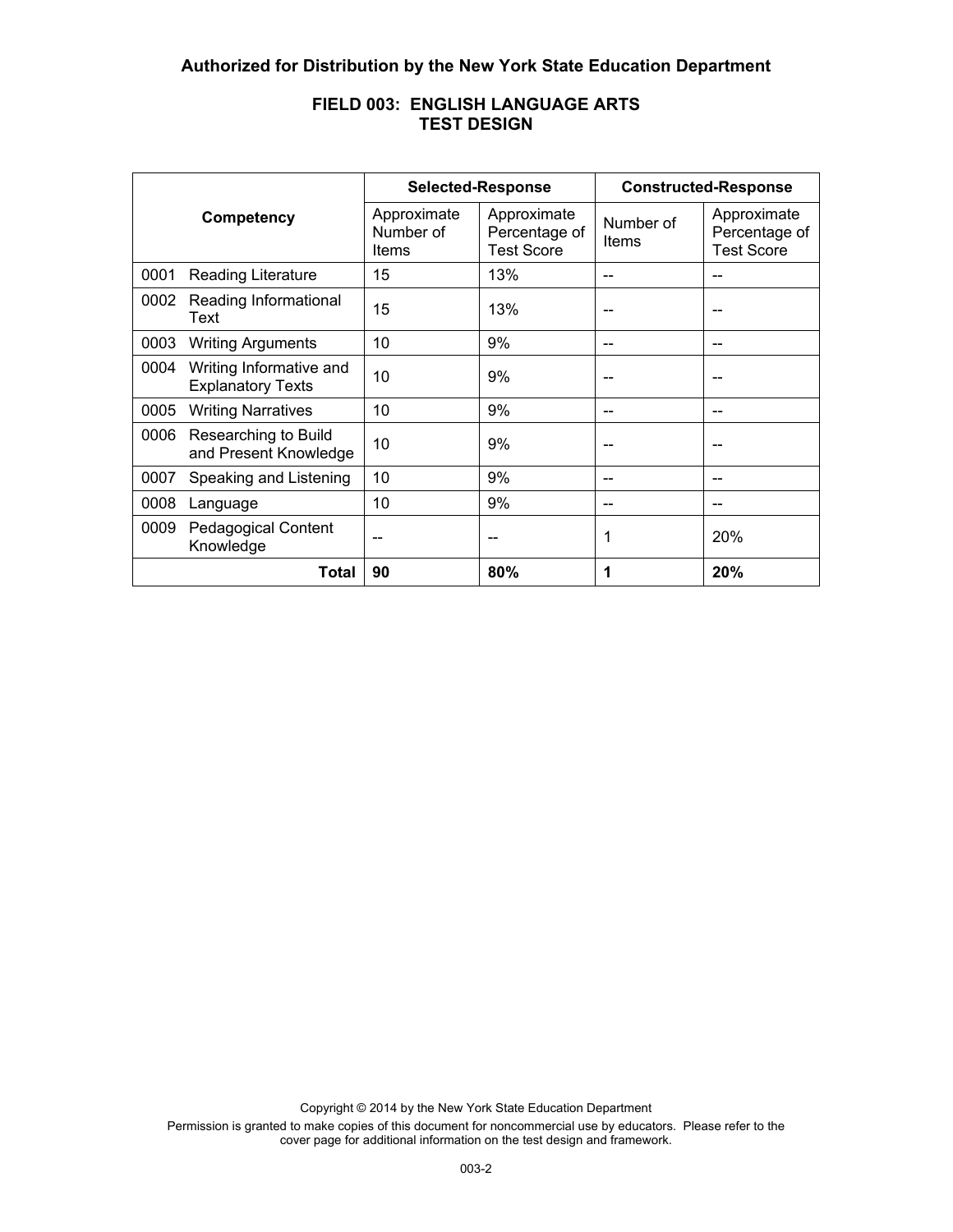## **NEW YORK STATE TEACHER CERTIFICATION EXAMINATIONS™**

# **FIELD 003: ENGLISH LANGUAGE ARTS TEST FRAMEWORK**

Reading Literature Reading Informational Text Writing Arguments Writing Informative and Explanatory Texts Writing Narratives Researching to Build and Present Knowledge Speaking and Listening Language Pedagogical Content Knowledge

The New York State English Language Arts educator has the knowledge and skills necessary to teach effectively in New York State public schools. The English Language Arts teacher possesses the skills in reading, writing, speaking, and listening that are the foundation for creative and purposeful expression in language. The English Language Arts teacher is an independent and proficient reader who actively seeks wide, deep, and thoughtful engagement with high-quality informational and literary texts that builds knowledge, enlarges experience, and broadens worldviews. The English Language Arts teacher is a skilled writer who carefully considers task, purpose, and audience when choosing words, information, structures, and formats to produce complex and nuanced writing. The English Language Arts teacher is an attentive listener and a confident speaker who expresses ideas clearly and persuasively, while remaining sensitive to audience and task. The English Language Arts teacher understands the structure of the English language and demonstrates command of the conventions of standard English when reading, writing, and speaking. As a reader, writer, listener, and speaker, the English Language Arts teacher demonstrates the cogent reasoning and use of evidence that is essential to both private deliberation and responsible citizenship in a democratic republic. The English Language Arts teacher possesses the pedagogical content knowledge—including orientation toward English Language Arts teaching, knowledge of curricula, knowledge of students' prior understanding and potential difficulties, knowledge of successful instructional strategies, and knowledge of assessment—necessary to provide effective instruction of the content and skills that make up the New York State English Language Arts curriculum.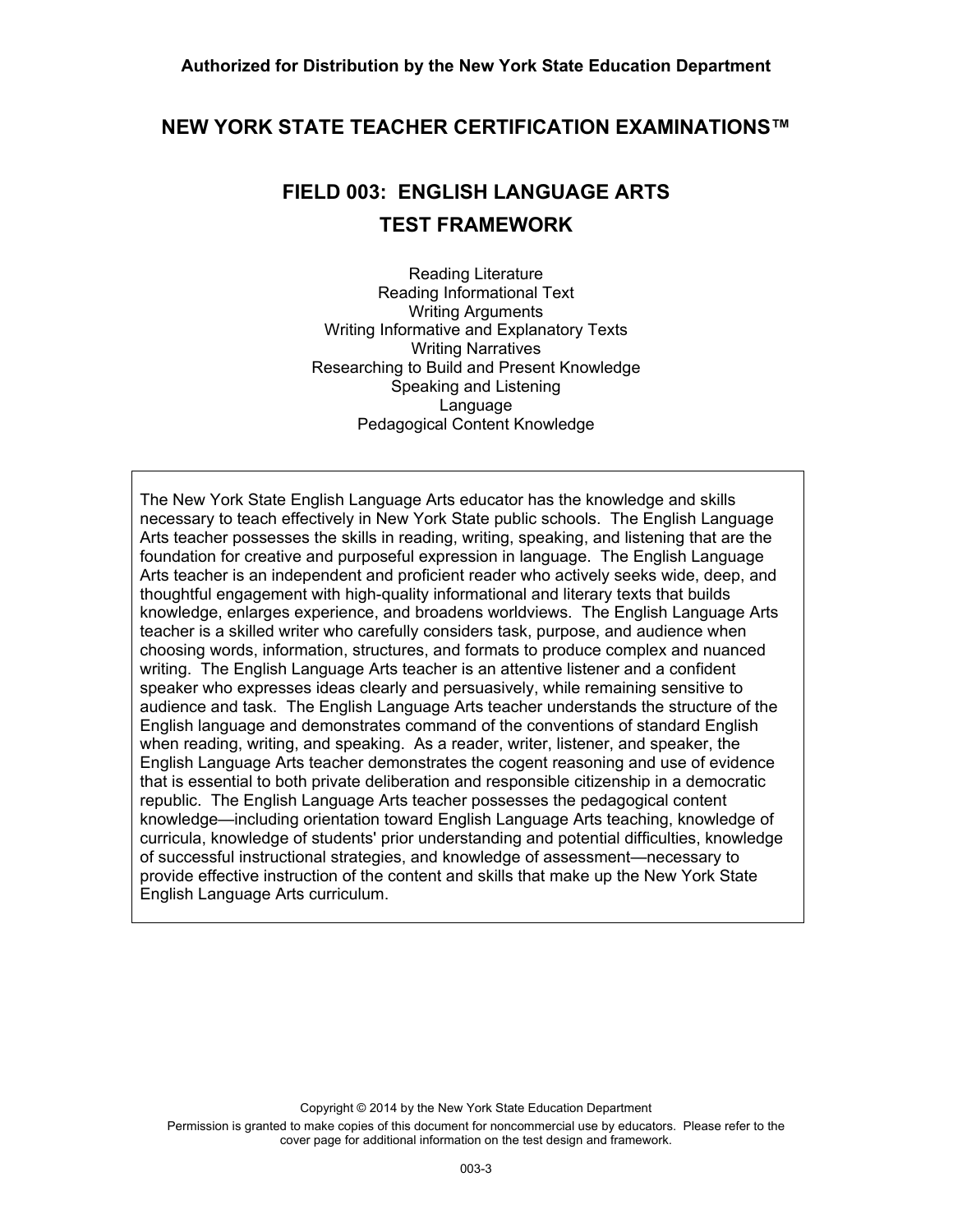## **COMPETENCY 0001—READING LITERATURE**

#### Performance Expectations

The New York State English Language Arts educator demonstrates deep knowledge of a wide variety of genres and a wide spectrum of literature, including foundational American literature and literature from world cultures. The teacher thoughtfully and thoroughly interprets, analyzes, and evaluates high-quality works of fiction, drama, and poetry aesthetically and philosophically by making connections to other texts, ideas, cultural perspectives, eras, and personal experience. The teacher effectively uses strong textual evidence to analyze the explicit and implicit meaning of literary texts. The teacher accurately determines the theme(s) or central idea(s) and the structure of literary texts. The teacher accurately determines the meaning of words and phrases as they are used in literary texts. The teacher effectively analyzes the impact of authors' choices regarding the structure and development of literary texts, as well as the impact of specific word choices on meaning, tone, and mood.

#### Performance Indicators

- a. analyzes the explicit meaning of a literary text
- b. draws logical inferences from a literary text
- text c. cites textual evidence from a literary text to support conclusions drawn from the
- d. determines the theme(s) or central idea(s) of a literary text
- e. analyzes the impact of an author's choices regarding the development and relationship of elements in a story or drama
- f. determines the meaning of words and phrases as they are used in a literary text, including figurative and connotative meanings
- g. analyzes the impact of specific word choices on the meaning, tone, and mood of a literary text
- h. analyzes how an author's choices concerning how to frame specific parts of a literary text contribute to its overall structure, meaning, and aesthetic impact
- i. analyzes how an author uses techniques such as satire, sarcasm, irony, or understatement to convey point of view
- j. demonstrates knowledge of eighteenth-, nineteenth-, and early twentieth-century foundational works of American literature, including how two or more texts from the same period treat similar themes or topics
- k. demonstrates knowledge and understanding of a wide variety of genres (e.g., myths, traditional stories, poetry, drama, short stories, novels) and a wide spectrum of literature from American and world cultures from ancient to modern times
- l. analyzes a particular point of view or cultural experience reflected in a work of literature from outside the United States

Permission is granted to make copies of this document for noncommercial use by educators. Please refer to the cover page for additional information on the test design and framework.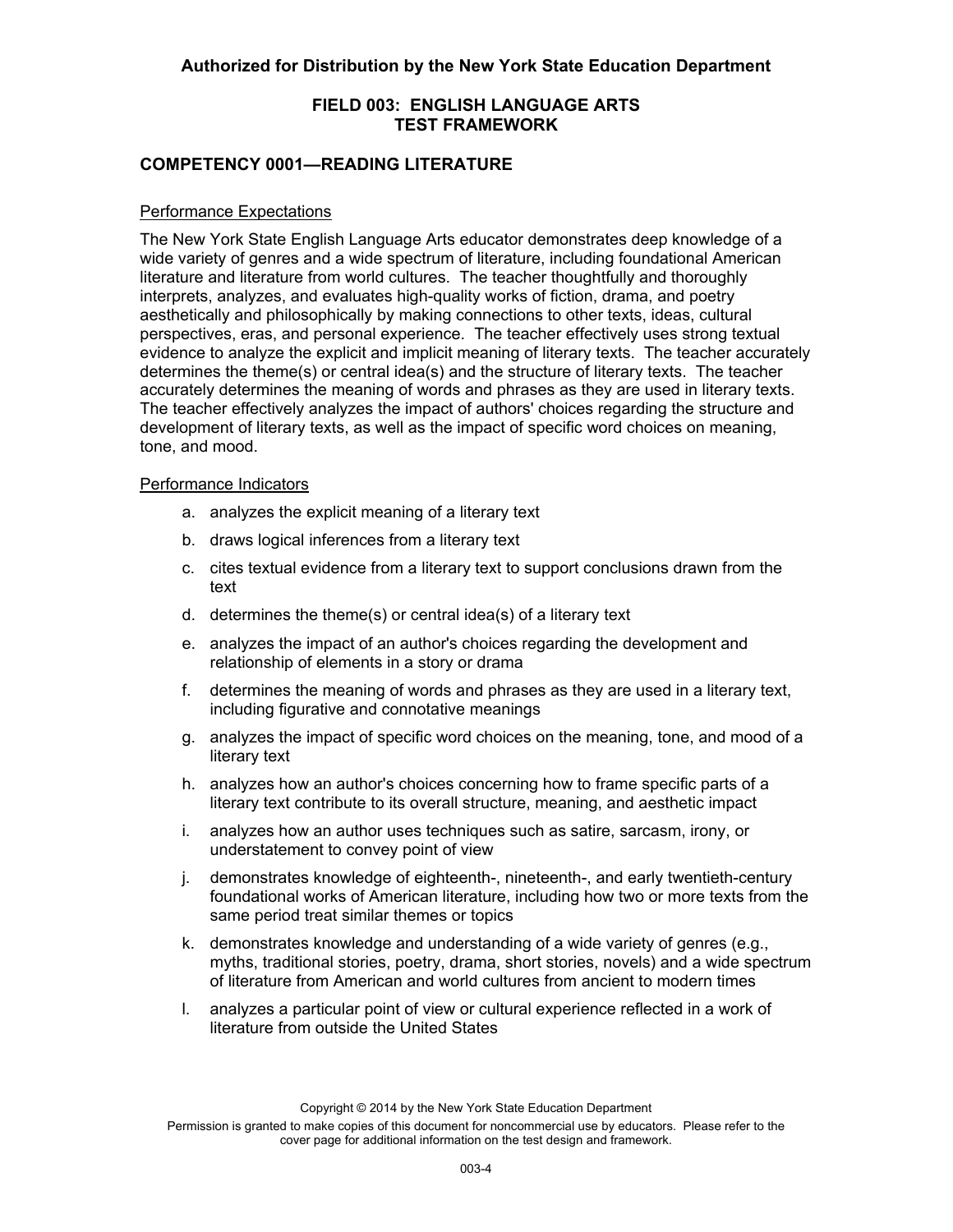- m. analyzes how an author draws on and transforms source material in a specific work (e.g., how Shakespeare treats a theme or topic from Ovid or how a later author draws on a play by Shakespeare)
- n. analyzes how a modern work of fiction draws on ancient myths, traditional stories, or religious works, and describes how the material is reinterpreted

## **COMPETENCY 0002—READING INFORMATIONAL TEXT**

#### Performance Expectations

purpose, delineating and evaluating the argument and specific claims made by an author. The New York State English Language Arts educator is an independent and proficient reader of literary nonfiction, including seminal U.S. documents as well as informational texts on topics related to diverse cultures and viewpoints. The teacher uses strong and thorough textual evidence to analyze the explicit and implicit meaning of informational texts. The teacher accurately determines the central ideas of informational texts and analyzes the development and interaction of these ideas. The teacher objectively summarizes informational texts. The teacher accurately determines the meaning of words and phrases used in informational texts, analyzing how particular authors use and refine the meaning of key terms. The teacher analyzes the effectiveness of text structure for explaining information or developing an argument and analyzes how style and content contribute to the power or persuasiveness of a text. The teacher accurately determines an author's point of view or The teacher thoughtfully and thoroughly assesses the validity of an author's reasoning and the relevance and sufficiency of evidence presented to support an argument.

#### Performance Indicators

- a. analyzes the explicit meaning of informational texts using strong and thorough textual evidence
- b. draws inferences based on strong textual evidence
- c. determines the central idea(s) of an informational text
- text d. analyzes the development and interaction of ideas or events in an informational
- e. demonstrates knowledge of how to summarize an informational text
- f. determines the meaning of words and phrases as they are used in an informational text, including figurative, connotative, and technical meanings
- g. analyzes how an author uses and refines the meaning of a key term or terms
- h. analyzes the effectiveness of the structure an author uses to explain information or to develop an argument
- i. determines an author's point of view and purpose
- j. analyzes how style and content contribute to the power or persuasiveness of an informational text

Permission is granted to make copies of this document for noncommercial use by educators. Please refer to the cover page for additional information on the test design and framework.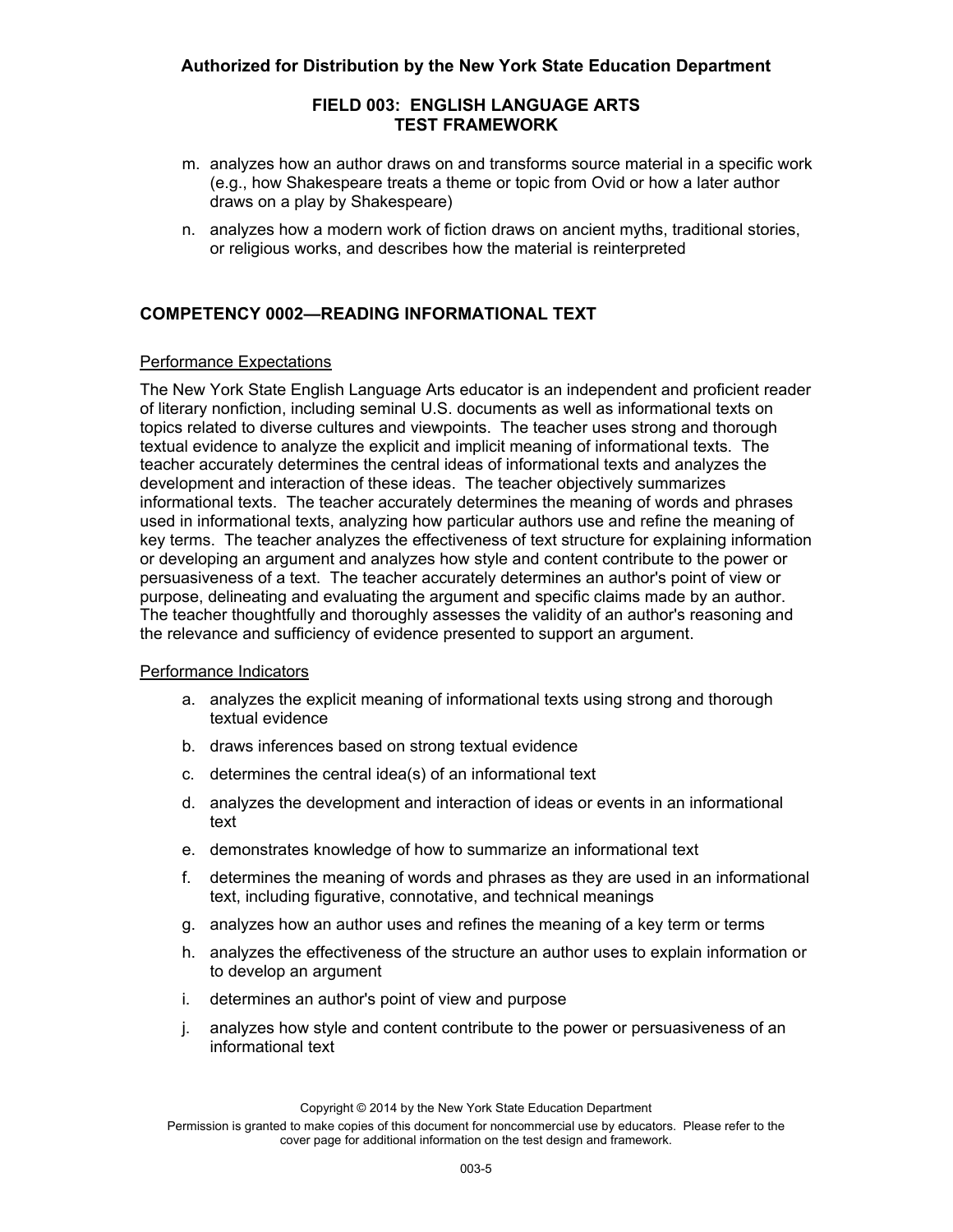- k. evaluates multiple sources of information presented in different media or formats (e.g., visually, quantitatively) to address a question or solve a problem
- l. delineates and evaluates the argument and specific claims in a text
- m. assesses the validity of reasoning and the relevance and sufficiency of evidence in an informational text
- n. analyzes seminal U.S. documents of historical and literary significance for their themes, purposes, and rhetorical features
- o. analyzes informational texts on topics related to diverse and nontraditional cultures and viewpoints

## **COMPETENCY 0003—WRITING ARGUMENTS**

#### Performance Expectations

The New York State English Language Arts educator applies knowledge of effective techniques for writing arguments to support claims using clear reasons, relevant evidence, and logical organization. The teacher applies knowledge of how to provide effective introductions and conclusions and understands the use of appropriate words, phrases, and clauses to create cohesion and clarify relationships. The teacher applies knowledge of how to effectively develop and strengthen written arguments as needed by planning, revising, editing, rewriting, or trying a new approach.

#### Performance Indicators

- a. demonstrates knowledge of how to introduce a precise, knowledgeable claim, establish its significance, and distinguish it from alternate or opposing claims
- b. demonstrates knowledge of how to logically sequence claims, counterclaims, reasons, and evidence
- c. applies knowledge of how to develop claims and counterclaims fairly and thoroughly, supplying the most relevant evidence for each while pointing out the strengths and limitations of both
- d. demonstrates knowledge of how to anticipate the knowledge level, concerns, values, and possible biases of an audience
- e. applies knowledge of how to create cohesion and clarify the relationships between claims, counterclaims, reasons, and evidence
- an argument f. applies knowledge of how to develop a conclusion that follows from and supports
- q. applies knowledge of how to develop and strengthen a written argument as needed by planning, revising, editing, rewriting, or trying a new approach

Permission is granted to make copies of this document for noncommercial use by educators. Please refer to the cover page for additional information on the test design and framework.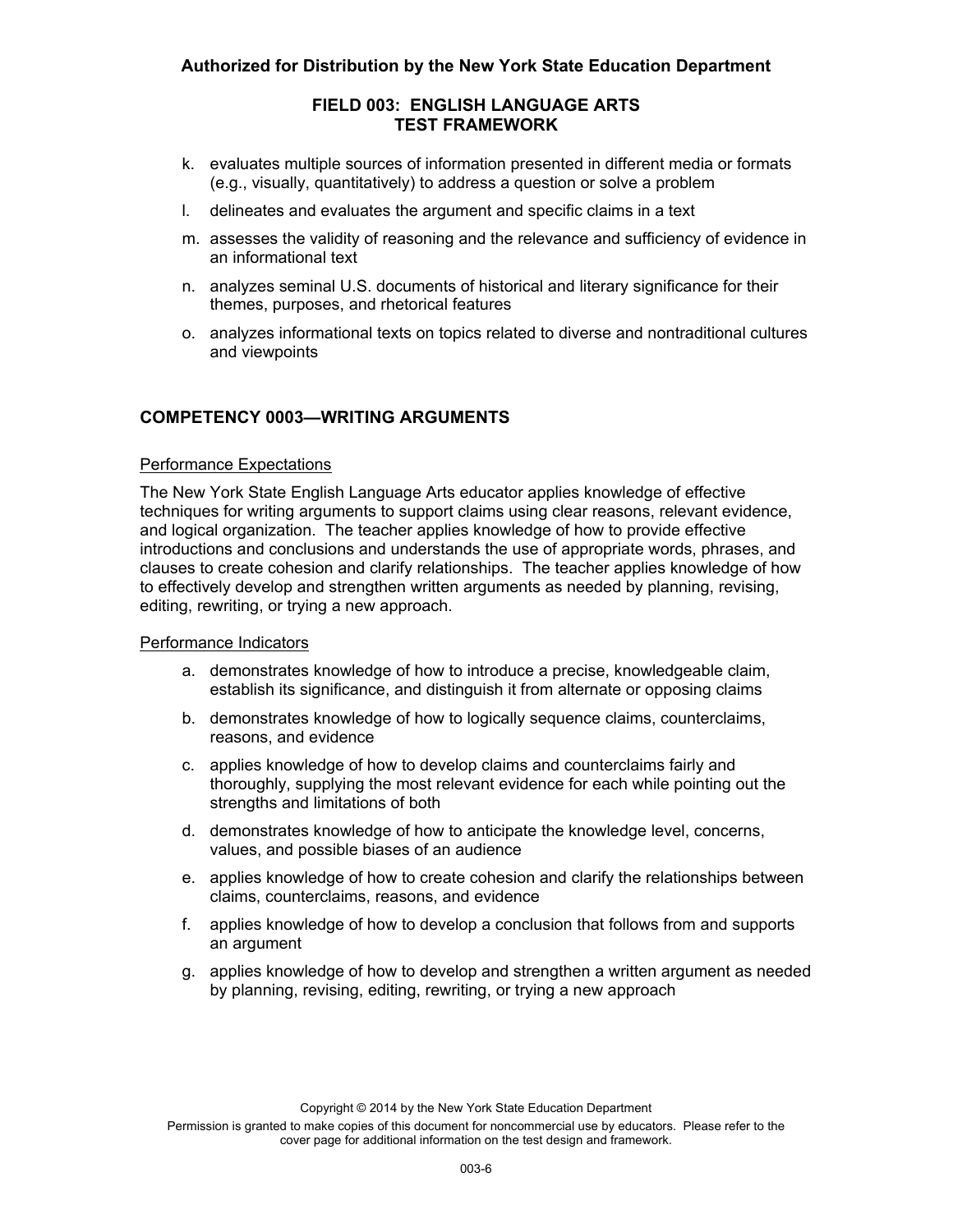## **COMPETENCY 0004—WRITING INFORMATIVE AND EXPLANATORY TEXTS**

#### Performance Expectations

The New York State English Language Arts educator applies knowledge of effective techniques for writing informative and explanatory texts that examine a topic and convey ideas, concepts, and information. The teacher applies knowledge of how to provide a clear introduction; to effectively select, organize, and analyze relevant content; and to provide an effective conclusion for informative and explanatory texts. The teacher applies knowledge of how to effectively develop and strengthen informative and explanatory writing as needed by planning, revising, editing, rewriting, or trying a new approach.

#### Performance Indicators

- a. applies knowledge of how to provide a clear introduction that indicates what is to follow
- b. demonstrates knowledge of how to organize complex ideas, concepts, and information so that each new element builds on what precedes it
- c. applies knowledge of how to develop a topic with relevant, well-chosen facts, definitions, concrete details, quotations, or other information and examples
- d. applies knowledge of how to use appropriate and varied transitions and syntax to link sections of a text, create cohesion, and clarify relationships between ideas and concepts
- e. demonstrates knowledge of how to use precise language and domain-specific vocabulary to inform about or explain a topic
- f. applies knowledge of how to provide a concluding statement or section that follows from and supports the information or explanation presented
- g. applies knowledge of how to develop and strengthen informative and explanatory writing as needed by planning, revising, editing, rewriting, or trying a new approach
- h. applies knowledge of how to draw evidence from works of literature or literary nonfiction to support analysis, reflection, and research
- i. demonstrates knowledge of how to use elements and techniques of various genres of literature (e.g., allegory, irony, ambiguity) to affect meaning
- j. establishes and maintains a formal style and produces clear and coherent writing in which the development, organization, and style are appropriate to task, purpose, and audience
- k. demonstrates knowledge of how to use technology, including the Internet, to produce and publish writing and to interact and collaborate with others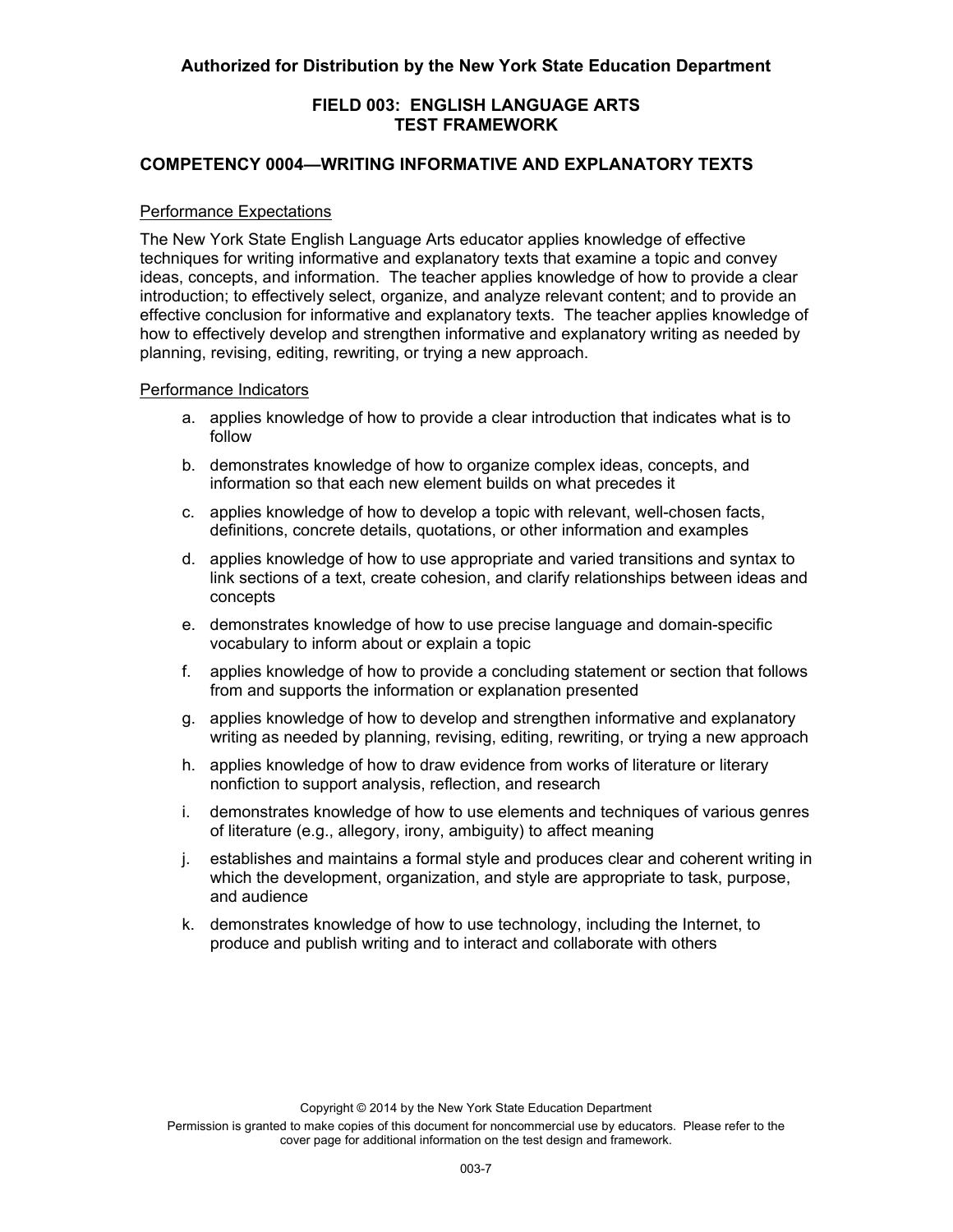## **COMPETENCY 0005—WRITING NARRATIVES**

#### Performance Expectations

The New York State English Language Arts educator applies knowledge of effective techniques for writing narratives to develop real or imagined experiences or events. The teacher applies knowledge of how to use effective narrative techniques, precise words, telling descriptive details, and sensory language to create a vivid picture of events, setting, and characters. The teacher applies knowledge of how to use awareness of audience to accommodate a variety of cultural contexts by adapting voice and language. The teacher applies knowledge of how to effectively develop and strengthen narrative writing as needed by planning, revising, editing, rewriting, or trying a new approach.

#### Performance Indicators

- a. applies knowledge of how to engage and orient the reader by setting out a problem, situation, or observation and its significance, establishing one or multiple points of view, and introducing a narrator and/or characters
- b. applies knowledge of how to use narrative techniques such as dialogue, pacing, description, reflection, and multiple plot lines to develop experiences, events, and/or characters
- c. applies knowledge of a variety of techniques to sequence events so that they build on one another to create a coherent whole and build toward a particular tone and outcome
- d. applies knowledge of how to use precise words and phrases, telling details, and sensory language to convey a vivid picture of the experiences, events, setting, and/or characters
- e. demonstrates knowledge of how to provide a conclusion that follows from and reflects on what is experienced, observed, or resolved over the course of a narrative
- f. applies knowledge of how to use elements and techniques of various genres of literature (e.g., allegory, stream of consciousness, irony, ambiguity) to affect meaning
- g. demonstrates awareness of audience by adapting voice and language for a variety of cultural contexts
- by planning, revising, editing, rewriting, or trying a new approach h. applies knowledge of how to develop and strengthen narrative writing as needed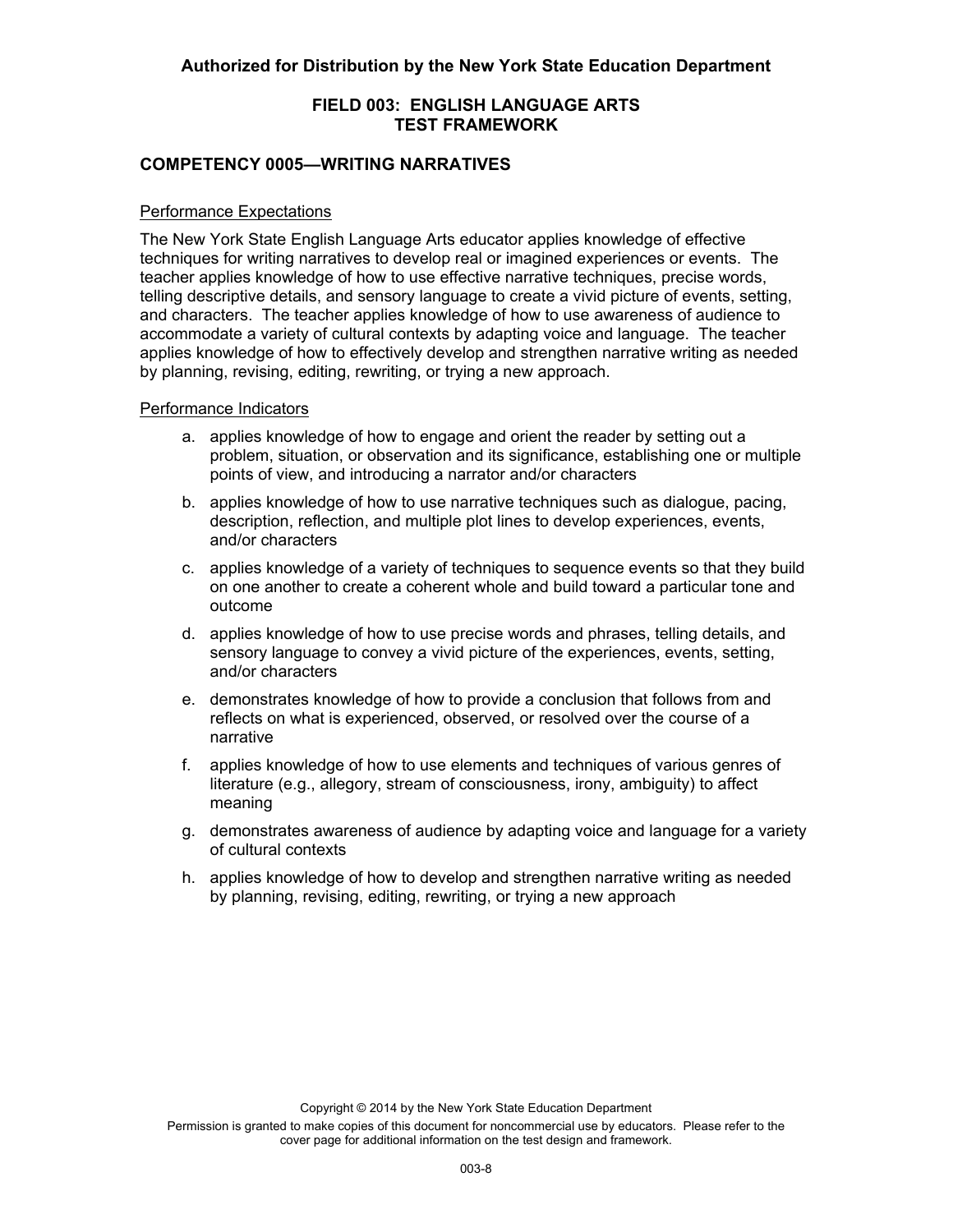## **COMPETENCY 0006—RESEARCHING TO BUILD AND PRESENT KNOWLEDGE**

#### Performance Expectations

The New York State English Language Arts educator demonstrates knowledge of research techniques to build and present knowledge. The teacher effectively generates research questions and applies knowledge of strategies to narrow or broaden inquiry. The teacher demonstrates knowledge of how to effectively gather relevant information from multiple authoritative sources. The teacher accurately assesses the strengths and limitations of sources in terms of task, purpose, and audience. The teacher demonstrates knowledge of how to effectively and selectively integrate information into a text while maintaining the flow of ideas, avoiding plagiarism, and following standard formatting for citation.

#### Performance Indicators

- a. applies knowledge of how to generate a research question, and how to narrow or broaden inquiry
- b. applies knowledge of how to gather relevant information from multiple authoritative sources (e.g., textual, graphical, audio, visual, digital)
- c. applies knowledge of how to assess the strengths and limitations of a source in terms of task, purpose, and audience
- d. demonstrates knowledge of how to integrate information into a text selectively to maintain the flow of ideas
- e. demonstrates knowledge of how to avoid plagiarism and to follow standard formatting for citation of sources

## **COMPETENCY 0007—SPEAKING AND LISTENING**

#### Performance Expectations

The New York State English Language Arts educator communicates effectively with audiences and individuals from varied backgrounds and perspectives. The teacher demonstrates knowledge of techniques for engaging effectively in a range of collaborative discussions (one-on-one, small group, classroom) with diverse partners, building on others' ideas and expressing his or her own ideas clearly and persuasively. The teacher demonstrates knowledge of how to effectively present information orally and through the strategic use of digital media to enhance understanding and add interest.

#### Performance Indicators

- a. demonstrates knowledge of how to communicate effectively with audiences and individuals from varied backgrounds and perspectives
- establish individual roles when needed b. demonstrates knowledge of how to work with group members to promote civil, democratic discussions and decision making, set clear goals and deadlines, and

Permission is granted to make copies of this document for noncommercial use by educators. Please refer to the cover page for additional information on the test design and framework.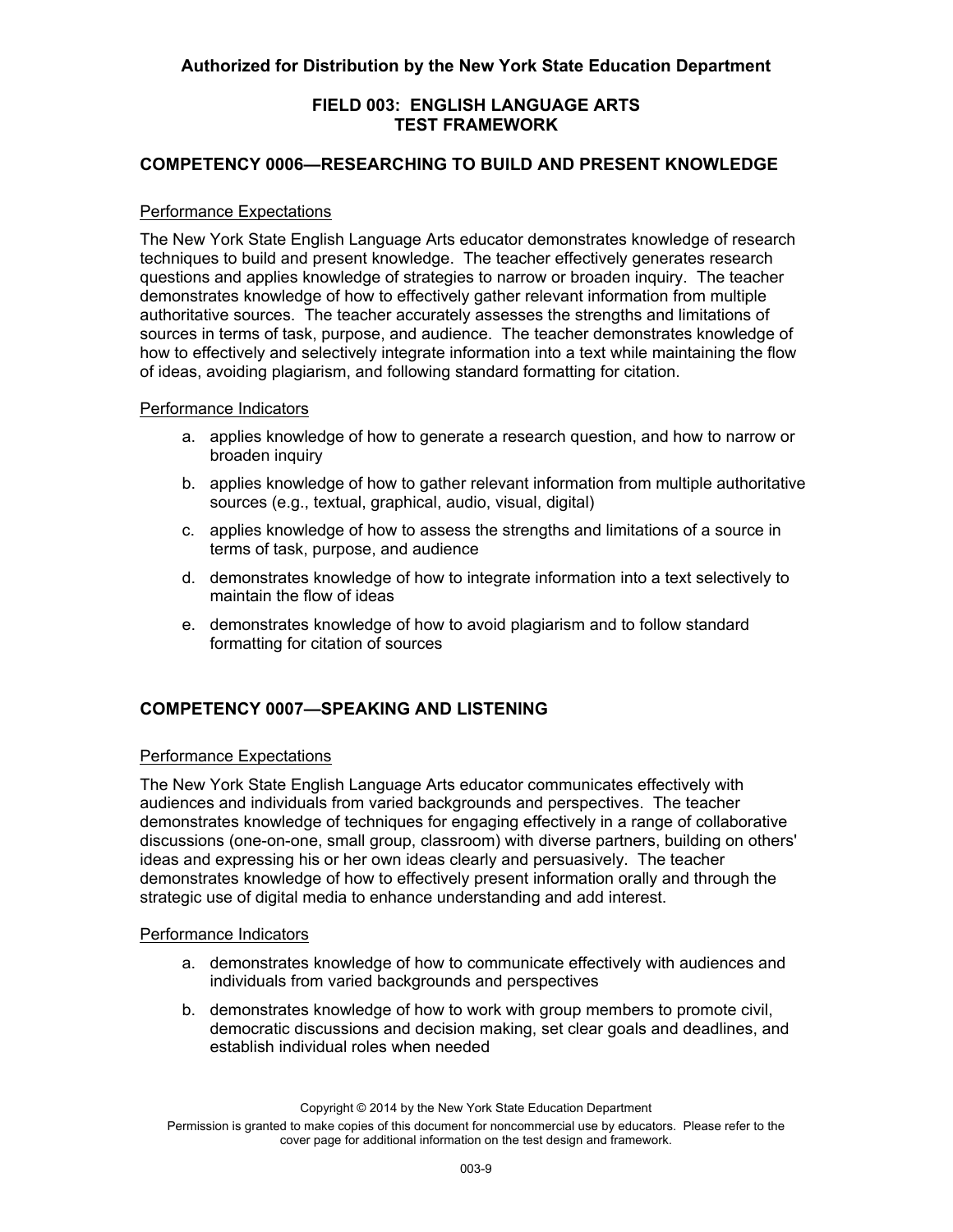## **Authorized for Distribution by the New York State Education Department**

## **FIELD 003: ENGLISH LANGUAGE ARTS TEST FRAMEWORK**

- c. demonstrates knowledge of how to advance conversations by posing and responding to questions that probe reasoning and evidence
- d. demonstrates knowledge of strategies for ensuring that a full range of positions on a topic or issue as well as divergent and creative perspectives are heard during group discussions
- e. applies knowledge of how to clarify, verify, and challenge ideas and conclusions
- f. applies knowledge of how to respond thoughtfully to diverse perspectives; synthesize comments, claims, and evidence on multiple sides of an issue; resolve contradictions if possible; and determine what additional information or research is required to deepen an investigation or complete a task
- g. applies knowledge of how to integrate multiple sources of information presented in diverse formats and media to make informed decisions and solve problems
- h. applies knowledge of how to evaluate a speaker's point of view, reasoning, and use of evidence and rhetoric, and to assess a speaker's stance, premises, word choice, and tone
- i. demonstrates knowledge of how to orally present information and convey a clear perspective using organization, development, content, style, and language that are appropriate to purpose, audience, and task
- j. demonstrates knowledge of the strategic use of digital media, (e.g., textual, graphical, audio, visual) in presentations to enhance understanding and add interest

## **COMPETENCY 0008—LANGUAGE**

#### Performance Expectations

The New York State English Language Arts educator demonstrates knowledge of the conventions of standard English grammar and usage when writing, speaking, reading, and listening. The teacher demonstrates command of the conventions of standard English capitalization, punctuation, and spelling. The teacher applies knowledge of language to understand how language functions in different contexts and to comprehend more fully when reading or listening. The teacher determines or clarifies the meaning of unknown and multiple-meaning words and phrases by choosing flexibly from a range of strategies. The teacher understands figurative language and nuances in word meanings. The teacher accurately uses general academic and domain-specific words and phrases.

#### Performance Indicators

- can change over time, and is sometimes contested a. demonstrates understanding that standard English usage is a matter of convention,
- b. demonstrates command of the conventions of standard English capitalization, punctuation, and spelling when writing
- c. determines the meaning of unknown and multiple-meaning words and phrases by using context clues

Copyright © 2014 by the New York State Education Department

Permission is granted to make copies of this document for noncommercial use by educators. Please refer to the cover page for additional information on the test design and framework.